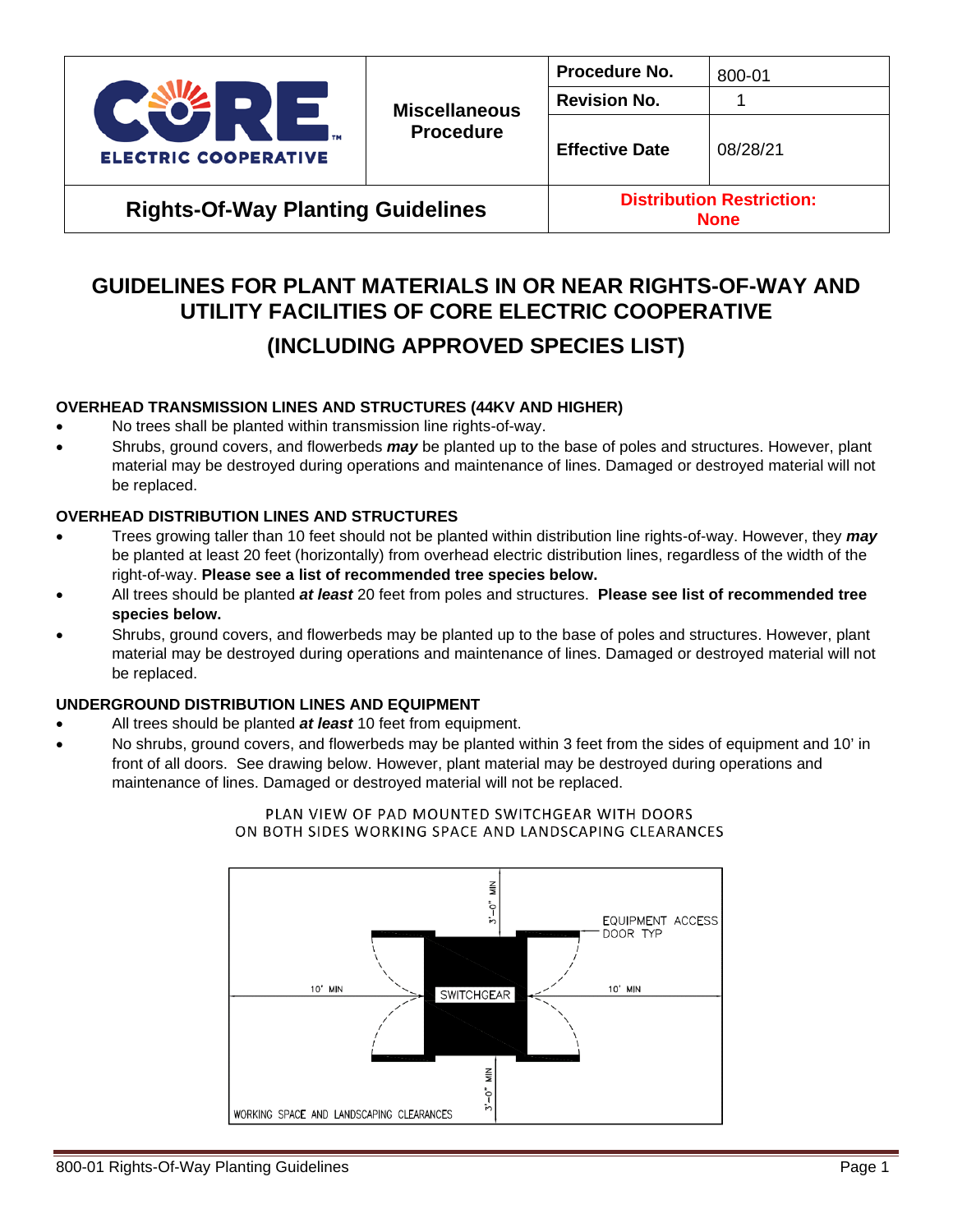

# Rights-Of-Way Planting Guidelines **Distribution Restriction:**

**None**

#### **DECIDUOUS**

| <b>Scientific Name</b>         | <b>Common Name</b>    | Mature Height<br>(f <sup>t</sup> ) | <b>Hardiness</b><br>Zone |
|--------------------------------|-----------------------|------------------------------------|--------------------------|
| Acer circinatum                | Vine maple            | 20                                 | $5-8$                    |
| Acer ginnala                   | Amur maple            | $15 - 25$                          | $3-8$                    |
| Acer glabrum                   | Rocky Mountain maple  | 25                                 | $4 - 8$                  |
| Acer palmatum                  | Japanese maple        | $15 - 25$                          | $5-8$                    |
| Acer tataricum                 | <b>Tatarian maple</b> | $15 - 25$                          | $3-8$                    |
| Aesculus pavia                 | Red buckeye           | $10 - 20$                          | $4 - 8$                  |
| Betula occidentalis            | Western water birch   | 25                                 | $4 - 7$                  |
| Carpinus caroliniana           | Blue beech, ironwood  | 25                                 | $4 - 9$                  |
| Cornus alternifolia            | Pagoda dogwood        | $15 - 25$                          | $3 - 7$                  |
| Cornus drummondii              | Roughleaf dogwood     | $\overline{20}$                    | $5 - 8$                  |
| Cornus florida                 | Flowering dogwood     | 20                                 | $5-9$                    |
| Cornus mas                     | Cornelian-cherry      | $20 - 25$                          | $4 - 7$                  |
| Cotinus coggygria              | Common smoketree      | $10-15$                            | $5-8$                    |
| Cotinus obovatus               | American smoketree    | 25                                 | $4 - 8$                  |
| Magnolia stellata              | Star magnolia         | $10 - 20$                          | $4 - 8$                  |
| Mallus spp.                    | Flowering crabapple   | 10-30                              | $2 - 8$                  |
| Prunus mandshurica             | Manchurian apricot    | $15 - 25$                          | $4 - 8$                  |
| Prunus cerasifera              | Purple leaf plum      | $15 - 20$                          | $4 - 8$                  |
| Prunus nigra                   | Princess kay plum     | $10 - 20$                          | $2 - 5$                  |
| Prunus 'North Star' & 'Meteor' | Sour cherry           | $10 - 15$                          | $\overline{4}$           |
| Quercus gambelii               | Gambel oak            | $\overline{20}$                    | $3 - 8$                  |
| Salix discolor                 | Pussy willow          | $15 - 18$                          | $4 - 8$                  |
| Xanthoceras sorbifolium        | Yellowhorn            | 18-24                              | $4 - 7$                  |